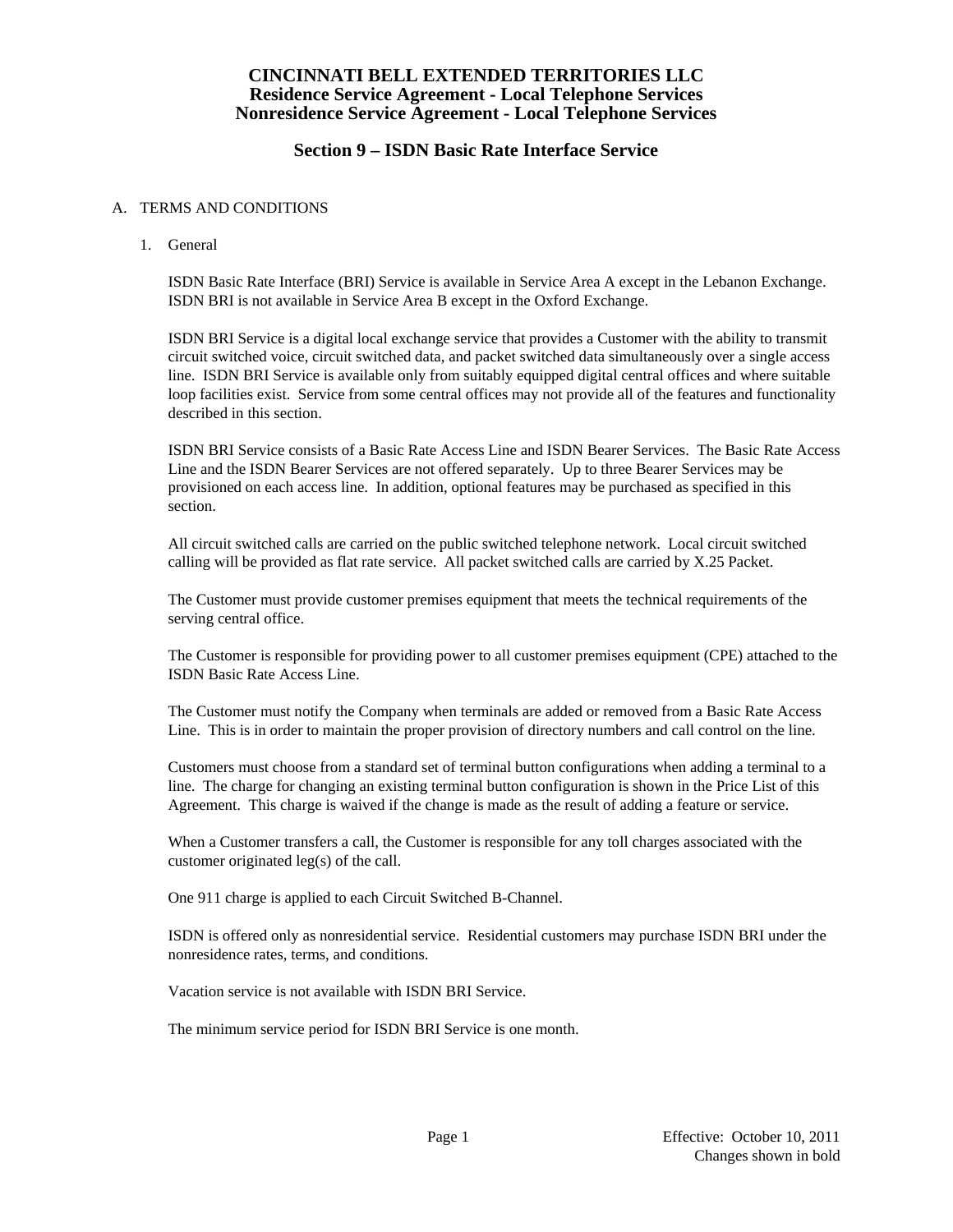### **Section 9 – ISDN Basic Rate Interface Service**

1. General (Continued)

 **When placing an order for service(s) a Customer may request a service date that is sooner than the standard interval service date. If the Company agrees to and meets the requested expedite date, an expedite charge will apply and will be in addition to installation charges and all other nonrecurring charges.** 

2. Basic Rate Access Line

 A Basic Rate Access Line is a digital line from the Customer's location to the Company central office which transports one or more ISDN Bearer Services. A Basic Rate Access Line can carry up to two B-Channel Bearer Services and one D-Channel Bearer Service. All selected Bearer Services can operate on the Access Line simultaneously.

 Each terminal (voice or data set) that the Customer places on a Basic Rate Access Line will be assigned a directory number. The Customer must notify the Company of the number of terminals that will be used on each Basic Rate Access Line. A maximum of eight (8) terminals may be connected to a Basic Rate Access Line.

3. ISDN Bearer Services

 ISDN Bearer Services define the types of traffic that the Basic Rate Access Line will carry. A Basic Rate Access Line can carry up to two B-Channel Bearer Services and one D-Channel Bearer Service simultaneously.

 A Circuit Switched B-Channel provides a 56 kbps or 64 kbps circuit switched service which can be used for either voice or data traffic. The call type (voice or data) can be changed on a call by call basis.

 When multiple circuit switched terminals are connected to a Basic Rate Access Line with two Circuit Switched B-Channels, the user can specify how the terminals contend for use of the two B-Channels. Each B-Channel can be directly assigned for use by one terminal, or it can be available for use by multiple terminals.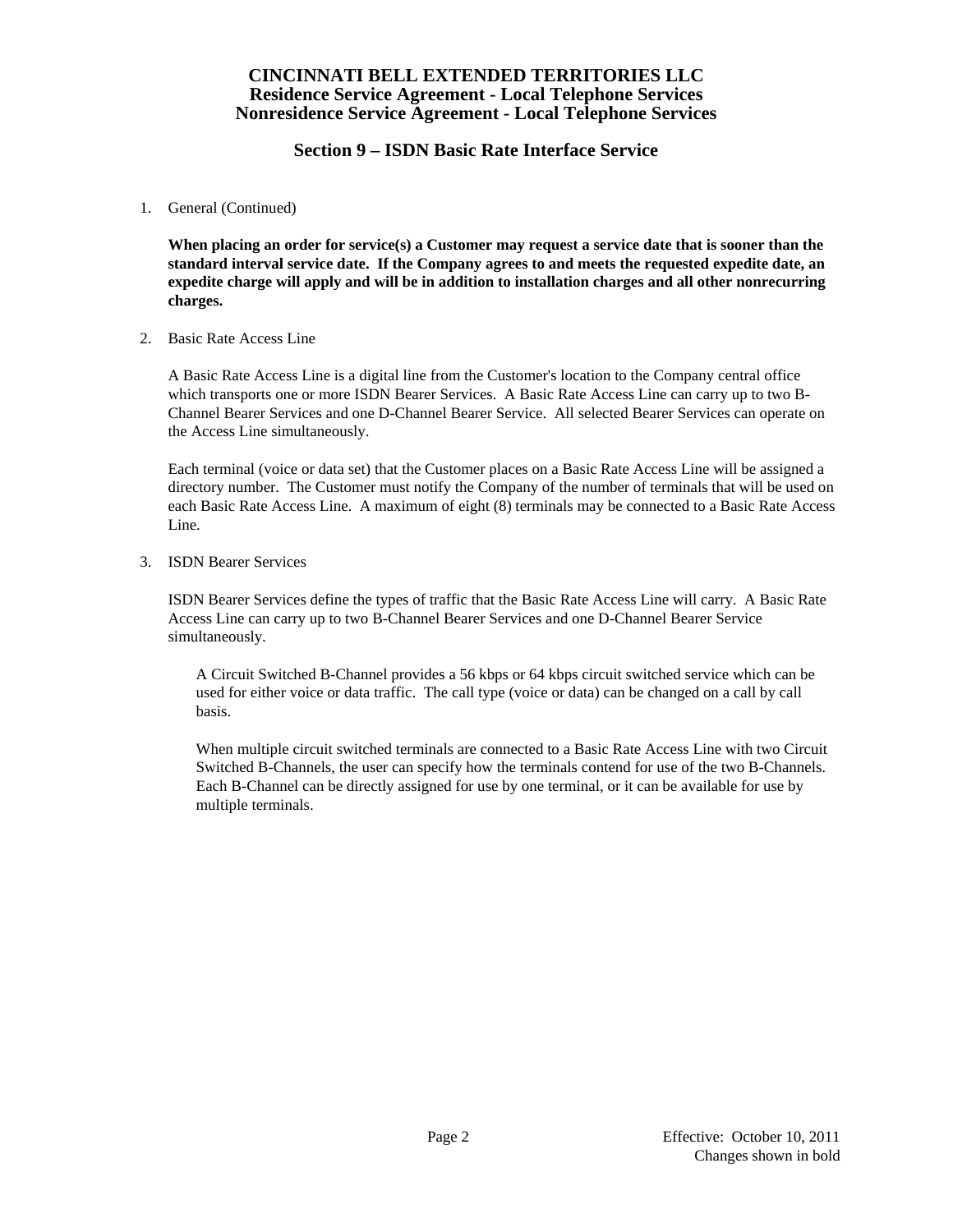# **Section 9 – ISDN Basic Rate Interface Service**

a. Circuit Switched B-Channel (Voice or Data) (Continued)

Circuit Switched B-Channels are provided with the following standard features:

1. Call Drop

This feature allows the user to disconnect the last party added to a conference call.

2. Call Hold

This feature allows the user to place a call on hold and retrieve it at a later time.

3. Call Transfer

 This feature allows the user to transfer a call to another directory number. This feature is for use with voice calls only.

4. Calling Number Delivery

Displays the telephone number of the caller after the first ring.

5. Conference:

 This feature allows the user to add a third party to an existing conversation. This feature is for use with voice calls only.

6. Display Service

 This feature provides terminals which are equipped with a display screen with the time and date, and the ability to inspect the status of calls in progress.

7. Three Call References

 Each circuit switched terminal will be offered the capacity to manage (hold, originate, terminate, or receive alerting) up to three calls at once. By placing an existing call on hold, the user can originate (or terminate) a second or third call.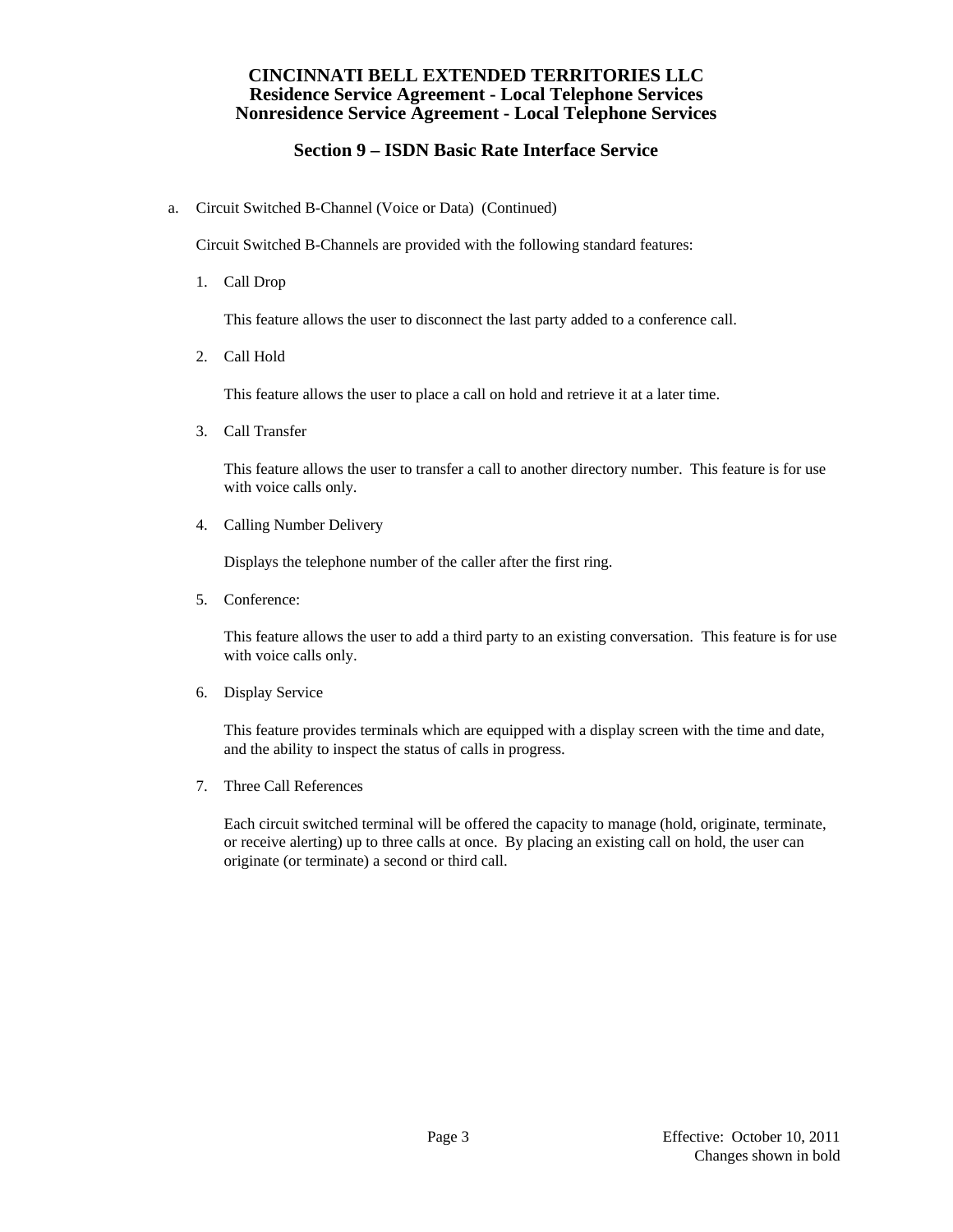## **Section 9 – ISDN Basic Rate Interface Service**

b. Packet Switched B-Channel

B-Channel Packet Service provides a 64 kbps connection to X.25 Packet.

 Each B-Channel Packet terminal will be provided up to 24 logical channels. Each logical channel can carry an independent call with throughput of up to 19.2 kbps. If more than 24 logical channels are required, additional logical channels can be provided as found in A.4.b.2 of this section. Each logical channel may be established as one of the following types:

 Two-way Switched Virtual Circuit (default) One-way Incoming Switched Virtual Circuit One-way Outgoing Switched Virtual Circuit Permanent Virtual Circuit (additional charge)

The following features are provided to B-Channel Packet Customers.

 Fast Select Initiation Flow Control Parameter Negotiation Recognized Private Operating Agency (RPOA) Selection Reverse Charging Initiation Throughput Class Negotiation

 The following configuration choices are available to B-Channel Packet Customers. Default values are used if the Customer has no preference except where noted.

 Acknowledgement Timer Fast Select Acceptance Frame Window Size Idle Timer Maximum Packet Size Packet Window Size Recognized Private Operating Agency (RPOA) Preselection Reverse Charging Acceptance Throughput Class Selection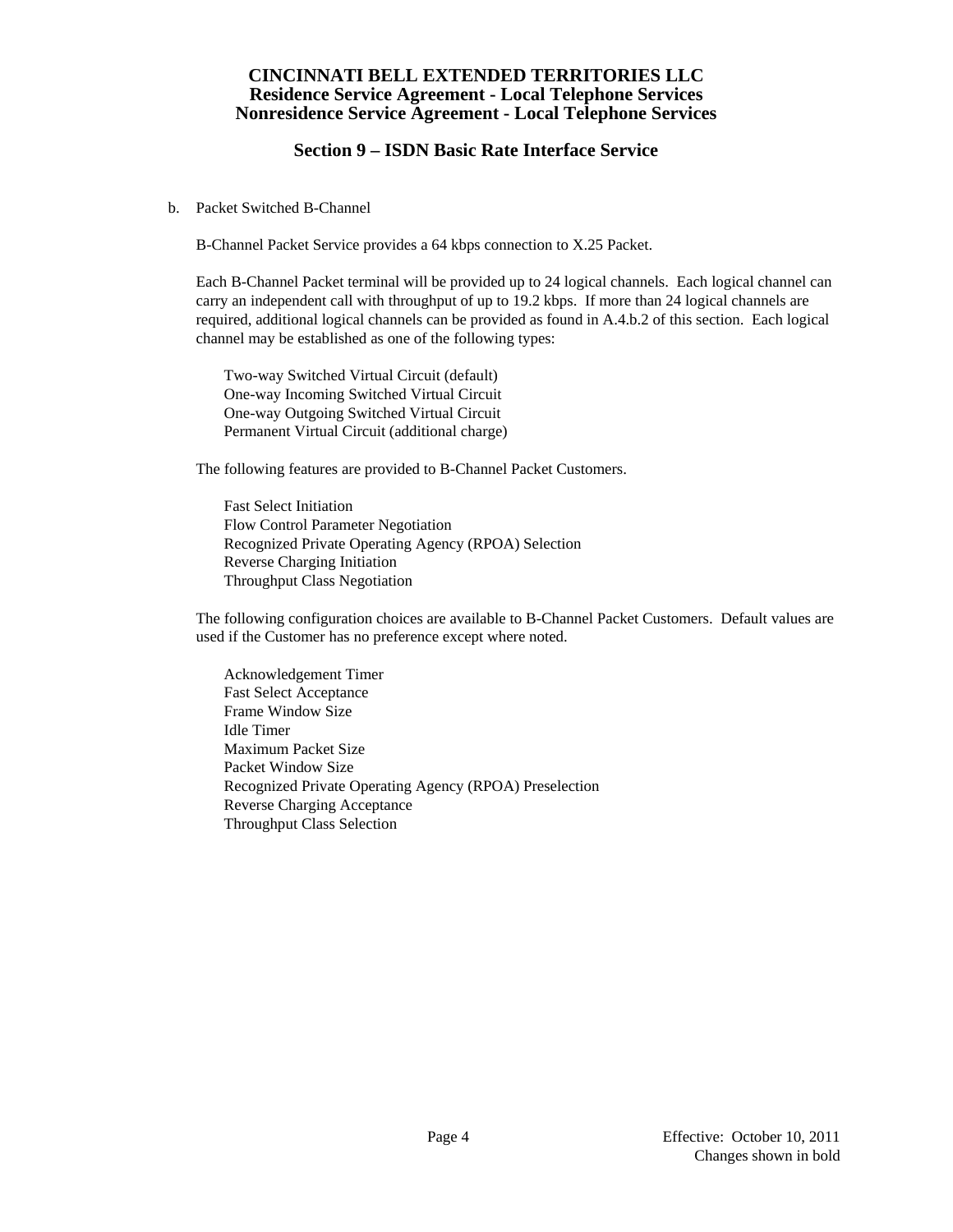## **Section 9 – ISDN Basic Rate Interface Service**

c. Packet Switched D-Channel

This service provides a connection to X.25 Packet over the 16 kbps D-Channel.

 Each D-Channel Packet terminal will be provided with up to 8 logical channels. Each logical channel can carry a packet call with throughput of up to 9.6 kbps. Additional logical channels can be provided as found in part A.4.b.2 of this section. Each logical channel may be established as one of the following types:

 Two-way Switched Virtual Circuit (default) One-way Incoming Switched Virtual Circuit One-way Outgoing Switched Virtual Circuit Permanent Virtual Circuit (additional charge)

The following features are provided to D-Channel Packet subscribers.

 Fast Select Initiation Flow Control Parameter Negotiation Recognized Private Operating Agency (RPOA) Selection Reverse Charging Initiation Throughput Class Negotiation

The following configuration choices are available to D-Channel Packet subscribers.

 Acknowledgement Timer Fast Select Acceptance Frame Window Size Idle Timer Maximum Packet Size Packet Window Size Recognized Private Operating Agency (RPOA) Preselection Reverse Charging Acceptance Throughput Class Selection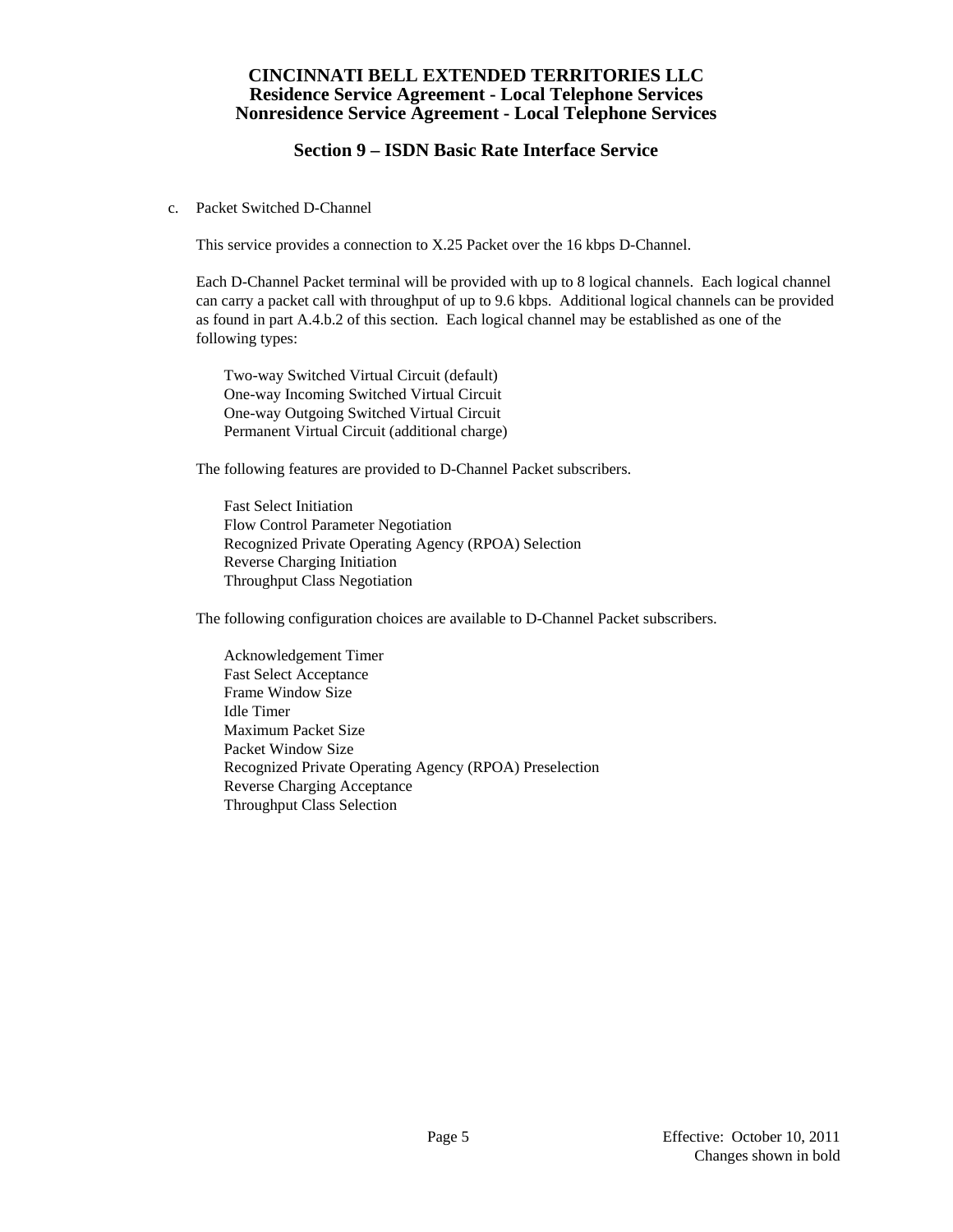# **Section 9 – ISDN Basic Rate Interface Service**

4. Optional Features

 The features in this section are available to ISDN BRI customers at additional cost. For Basic Rate Access Lines with multiple terminals and/or multiple directory numbers, the features must be purchased separately for each directory number on which the feature is desired. Features only function on call references assigned to the directory number subscribing to the feature.

a. Circuit Switched B-Channel Options

The following optional features are available for use on Circuit Switched B-Channels:

1. Additional Call References

 This feature provides the Customer with the ability to manage extra calls on an existing directory number. The Customer may specify the number of call references desired for the directory number.

2. Additional Directory Number

 This feature provides the Customer with an extra call reference with a unique directory number. This feature is only available to EKTS subscribers.

3. Call Pickup

 This feature allows a user to answer any call within a Customer defined call pickup group. This feature is for use with voice calls only.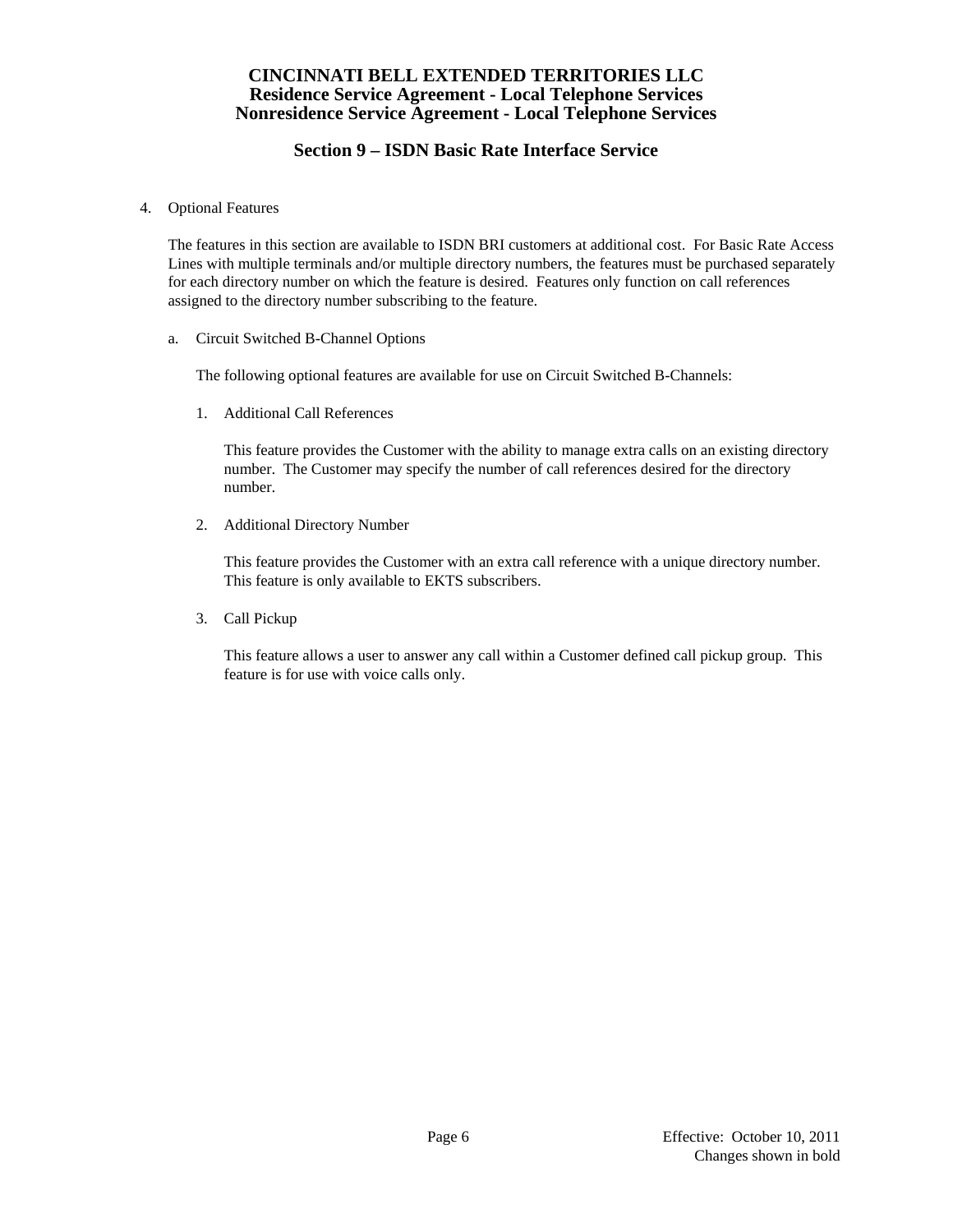## **Section 9 – ISDN Basic Rate Interface Service**

- a. Circuit Switched B-Channel Options (Continued)
	- 4. Electronic Key Telephone Service (EKTS)

 This feature provides a group of features that increases the user's voice terminal flexibility and offers the functionality of a key system to groups of users subscribing to EKTS.

a. Abbreviated Ringing and Delayed Ringing

 When multiple terminals share a directory number, the Customer can specify one or more of the terminals to receive Abbreviated Ringing and one or more of the terminals to receive Delayed Ringing. When a call attempts to terminate to the shared directory number (DN), the Abbreviated Ringing terminals will ring immediately. If the call remains unanswered after a pre-specified time, the Abbreviated Ringing terminals will stop ringing and the Delayed Ringing terminals will begin ringing. The Delayed Ringing terminals will continue to ring until the call is answered or abandoned.

b. Automatic Bridged Call Exclusion

 This is a privacy feature that allows a Customer to specify, on an EKTS group basis, that no other user can bridge on to calls. On a call by call basis, this feature can be disabled to allow bridging to occur.

c. Bridging

 When one EKTS user originates or receives a call on a shared directory number, bridging allows other terminals sharing that DN to bridge on to that active call.

d. Intercom Calling

 This feature allows an EKTS user to call other terminals in the EKTS group with one or two digit dialing.

e. Manual Bridged Call Exclusion

 This is the opposite of Automatic Bridged Call Exclusion. On a call by call basis the user can restrict bridging.

f. Shared Directory Numbers

 This feature allows EKTS terminals to share one or more directory numbers (DNs). Originating and terminating calls on one terminal affect all terminals sharing that DN. The shared DNs can have multiple call appearances, multiple calls can exist on one DN, and more than one terminal sharing the DN can have a call active on that shared DN.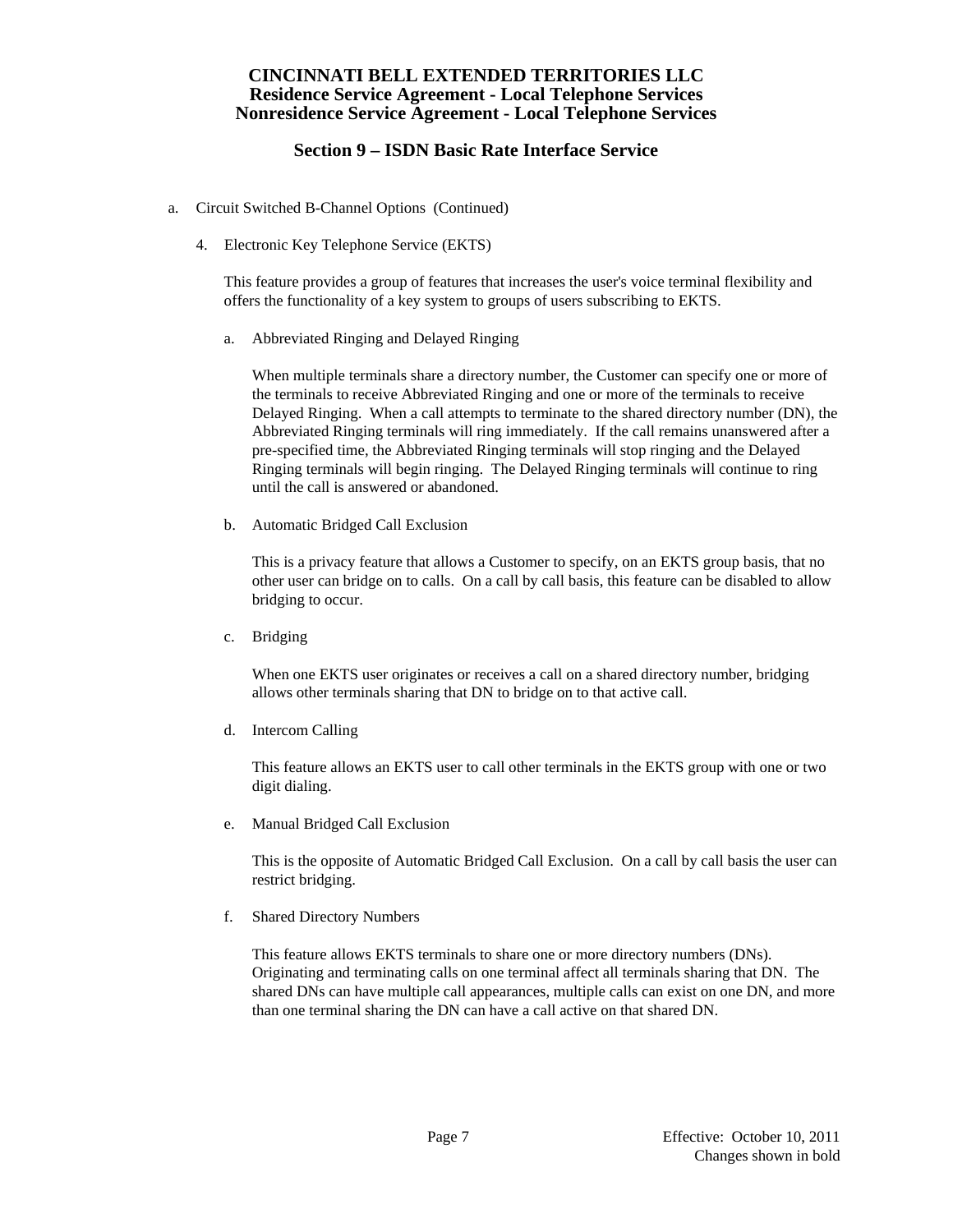## **Section 9 – ISDN Basic Rate Interface Service**

- a. Circuit Switched B-Channel Options (Continued)
	- 5. Hunting

 This feature provides for a predefined search for an idle terminal to which a call can be completed. Terminals subscribing to hunting may not have multiple call references. Customers desiring Uniform Call Distribution (UCD) must first purchase hunting, and then purchase UCD.

6. Six Party Conference Calling

 This feature provides the ability to create a conference call with up to six parties. This feature is for use with voice calls only.